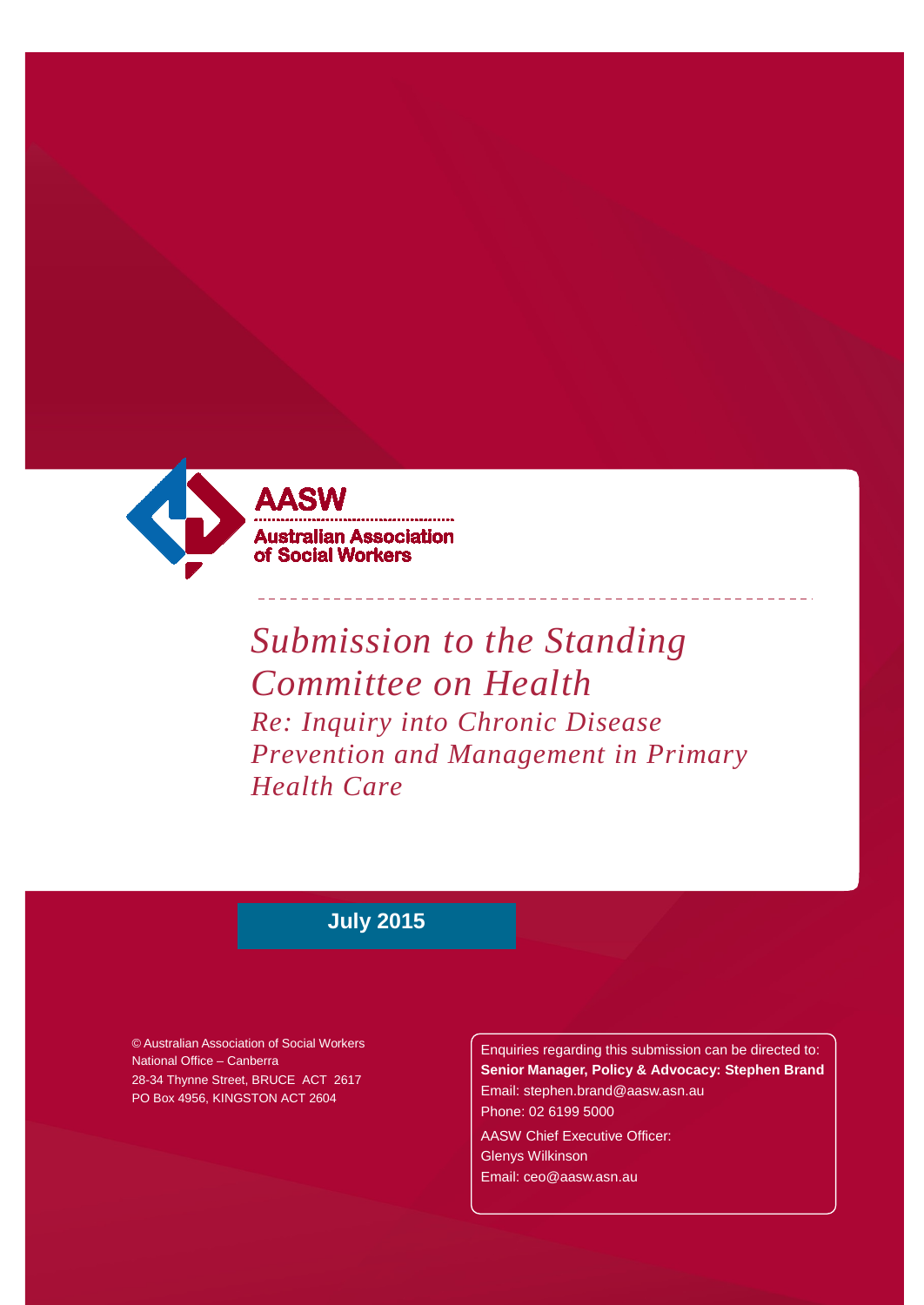# **Introduction**

**The Australian Association of Social Workers (AASW) welcomes the opportunity to provide input to the Inquiry into Chronic Disease Prevention and Management in Primary Health Care. The AASW is the professional body representing more than 9000 social workers throughout Australia. The association sets the benchmark for professional education and practice in social work and have a strong voice on matters of social inclusion, social justice, human rights and issues that impact upon the quality of life of all Australians.** 

#### **The social work profession**

The social work profession is committed to the pursuit of social justice, the enhancement of the quality of life, and the development of the full potential of each individual, group and community in society. Social workers work with individuals, families, groups and communities in numerous fields including primary health care. Professional social workers consider the relationship between biological, psychological, social, cultural and spiritual factors and how they impact on a client's health, wellbeing and development. Accordingly, social workers maintain a dual focus in both assisting with and improving human wellbeing and identifying and addressing any external issues (known as systemic or structural issues) that may impact on wellbeing, such as inequality, injustice and discrimination.

#### **Our submission**

The Australian system of chronic disease prevention and management is fragmented. This leads to poorly coordinated care that is not client centred and contrary to best practice guidelines. Social workers provide a range of interventions and supports in relation to chronic diseases including psychosocial assessments, counselling, resourcing, advocacy, group, community and multidisciplinary work. Most importantly, social workers play a key role in the coordination of care as they have the necessary value orientation and expertise in collaboration, resource management and advocacy.<sup>[1](#page-1-0)</sup> The current model of funding has created 'professional silos' where medical and allied health workers work independently of each other leading to poor overall services and outcomes, especially for those in lower socioeconomic and disadvantaged groups. We call on the federal government to act on the evidence, clearly highlighting the need for collaboration, and reform the health care model.

In addressing the terms of reference our submission will focus on two major themes: the need for collaborative care and health inequality in chronic disease management and prevention.

# **Response**

#### **Collaboration in chronic disease management and prevention**

There are significant amounts of research and evidence to argue that coordinated and multidisciplinary care is essential to providing effective and sustainable interventions in the prevention and management of chronic diseases.<sup>[2](#page-1-1)[3](#page-1-2)</sup> The prevalence of chronic diseases presents one of the most significant health challenges in Australia as they are the leading cause of illness, disability and death. The current model of care fails to fully appreciate the psychosocial factors that directly contribute to their prevalence.

<span id="page-1-2"></span><span id="page-1-1"></span>Care coordination a critical analysis of quality improvement strategies', *Closing the quality gap,* Agency for Healthcare Research and Quality, USA.<br>Thornhill J, Dault M & Clements D, 2007, 'Ready, set... collaborate? The healthcare?', *Healthcare quarterly*, 11(2), 14-16.

*2 AASW Response to the Electronic Health Records Discussion Paper July 2015*

<span id="page-1-0"></span><sup>&</sup>lt;sup>1</sup> Allen K & Spitzer WJ, 2015, Social *work practice in healthcare: Advanced approaches and emerging trends*, Sage Publications, UK.<br><sup>2</sup> McDonald K & United States Agency for Healthcare Research and Quality & Stanford-UCS ÷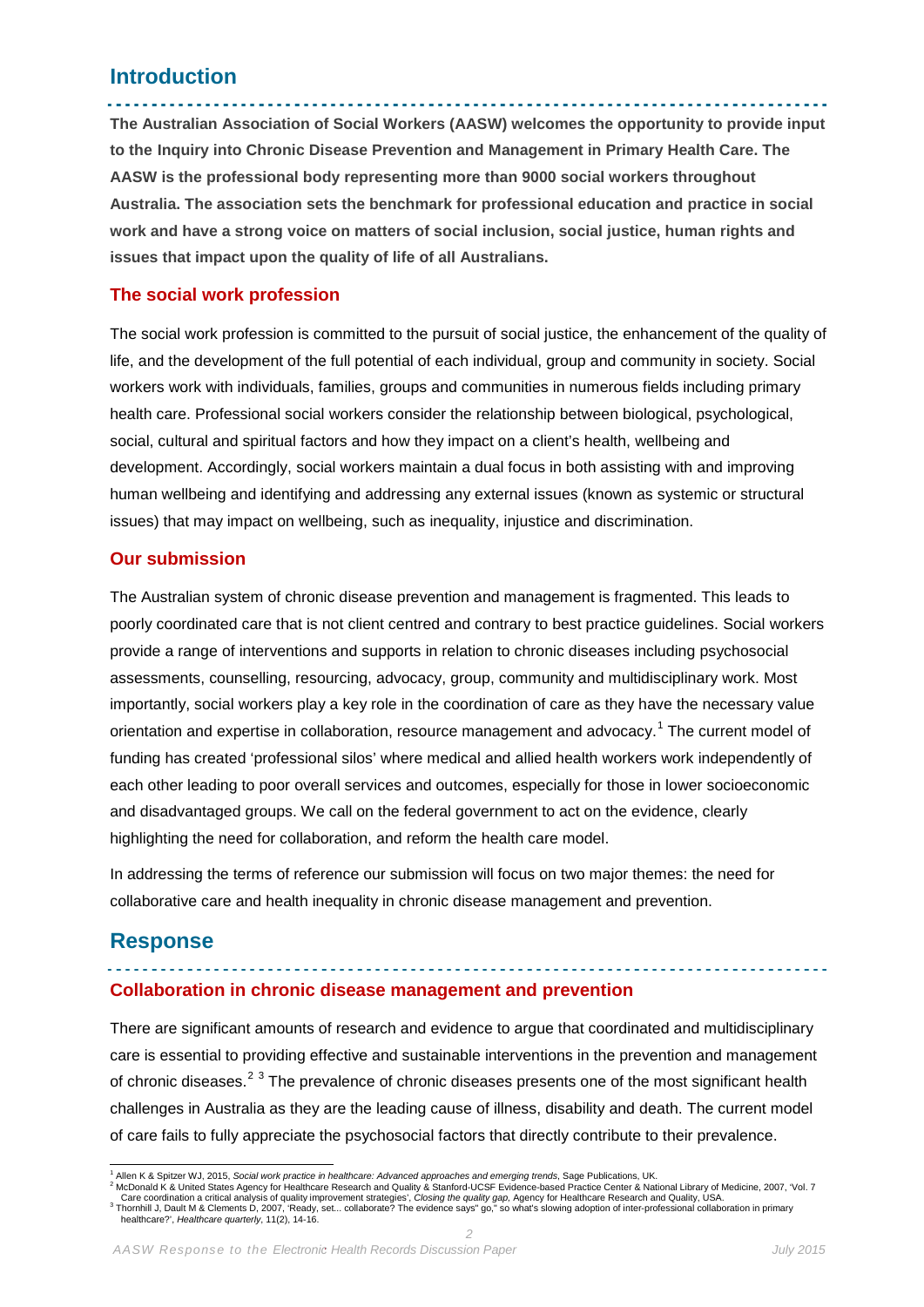In order to improve the health and wellbeing outcomes for those with chronic diseases, management and prevention needs to be underpinned by a clear focus on the collaboration of services as no single profession has the expertise necessary to address its complexity.

#### **Care coordination and social work**

Best practice guidelines identify care coordination as a key strategy to deal with the prevention, management and treatment of chronic conditions.<sup>[4](#page-2-0)</sup> Professional social workers, with their expert knowledge and skills in addressing the psychosocial aspects of health, play a central role in the delivery of coordinated services and their assessments and interventions contribute greatly to the decisionmaking processes of other health professionals. Social workers are particularly skilled in dealing with complex social issues and relationship building. Social work interventions can help identify and overcome factors that may be contributing to ill-health and that may be inhibiting and limiting the sustainable management of chronic diseases, including social isolation, mental health issues, family breakdowns and poor health literacy. [5](#page-2-1)

Social workers can address service users' needs by<sup>[6](#page-2-2)</sup>

- Conducting prompt, thorough screenings and assessments of psychosocial circumstances, functional impairment, pain, depression, and anxiety of patients with chronic illnesses.
- Delivering patient-centred and culturally tailored chronic disease-management programs in conjunction with coordination of care in health facilities and non-traditional settings that focus on disadvantaged populations.
- Collaborating in developing and implementing enhanced outreach, screening, and assessment strategies for use with vulnerable and disadvantaged groups.
- Providing counselling, resourcing and referrals.
- Improving health literacy by educating patients about diagnoses and prognoses and adhering to medical regimes.

#### **Models of care coordination**

Currently the delivery of primary health care for chronic diseases from a Commonwealth funding perspective is mainly provided through the Medicare Benefits Schedule, which is managed by general practitioners. A 2011 study found that only a relatively limited number of allied health professionals are actually accessed through this highly limiting model of funding.<sup>[7](#page-2-3)</sup> Although social workers contribute to this field, mainly through private practice and community health networks, they are not explicitly part of the national strategy. There is an inherent contradiction in government policies that recognise the need for integrated and collaborative care, $^8$  $^8$  but do not adequately fund a profession whose expertise lies in the ability to work collaboratively, as well as understanding the broad complexity of issues and barriers that prevent effective management and treatment of chronic diseases.

International studies have shown that the incorporation of social workers into chronic disease core treatment teams can have positive effects on patient wellbeing and health outcomes leading to reduced

*3*

<sup>&</sup>lt;sup>4</sup> Corrigan JM & Adams K (Eds.), 2003, Priority areas for National Action: Transforming health care quality, National Academies Press.

<span id="page-2-1"></span><span id="page-2-0"></span>s Corrigation and American Scheme And Marchan Account Corrigate and The Scheme Corrigate and Scheme Scheme Scheme Scheme Scheme Scheme Scheme Scheme Scheme Scheme Scheme Scheme Scheme Scheme Scheme Scheme Scheme Scheme Sch

<span id="page-2-2"></span>to promote care for a medically underserved population', *Currents in Pharmacy Teaching and Learning*, 6(4), 535-542.<br><sup>6</sup> Allen K & Spitzer WJ, 2015, *Social work practice in healthcare: Advanced approaches and emerging tr* 

<span id="page-2-4"></span><span id="page-2-3"></span>primary care', *Australian Health Review*, 35(4), 468-474.<br><sup>8</sup> Department of Health, 2005*, Chronic Disease National Strategy*, ACT Australia.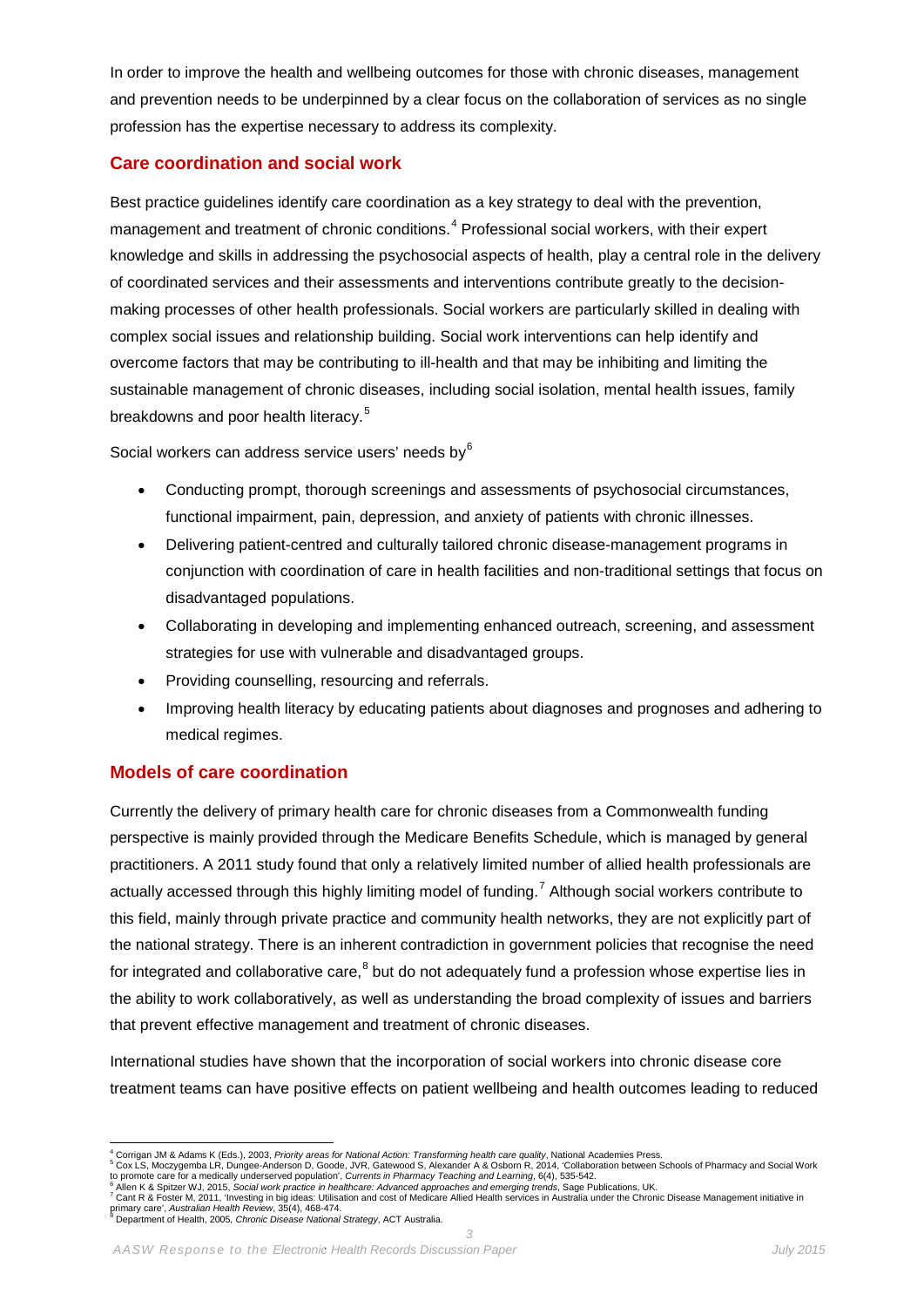hospital admissions.<sup>[9](#page-3-0) [10](#page-3-1)</sup> Professional social workers have the knowledge and experience necessary to work in complex social circumstances and identify the psychosocial barriers that may be limiting effective interventions. Furthermore, social work interventions have been shown to be strongly aligned and can greatly assist with two of the most widely used and researched models of chronic disease management in primary health care: **Wagner's Chronic Care Model**[11](#page-3-2) and **Stanford Chronic Disease Self-Management Program**[12](#page-3-3).

The **Chronic Care Model** (developed by Wagner et al. and endorsed by the World Health Organisation) has been shown to improve outcomes and preventive care for people with chronic diseases and provides an evidence-based framework for an accessible and effective primary health care system. It has been strongly argued that within this model, professional social workers provide an important service as they possess the necessary knowledge and skills to engage with patients as proactive partners in their ongoing care and identify psychosocial barriers that may be preventing sustainable outcomes. <sup>11</sup> The **Stanford Chronic Disease Self-Management Program** was developed at Stanford University, USA in the 1990s and has been implemented throughout the world, with considerable success.<sup>[13](#page-3-4)</sup>. The program is a time-limited, co-facilitated group course that focuses on reducing isolation and facilitating self-efficacy and empowerment with a goal-setting and problem-solving focus. Social workers in Australia play a central role in the implementation of the model in both a facilitator and master trainer capacity.

#### **Recommendations**

The AASW proposes that, given the importance of collaboration, a national strategy on chronic disease management and prevention between the state and federal governments is absolutely necessary. The Chronic Care Model provides a suitable model that has been shown to improve outcomes. Wagner suggested that primary health care needs a substantive redevelopment 'from a system that is essentially reactive, responding mainly when a person is sick, to one that is proactive and focused on keeping a person as healthy as possible'.<sup>[14](#page-3-5)</sup> The Chronic Care Model identifies the essential elements of a health care system that encourages high-quality chronic disease care including: the broader community, the health system, self-management support, delivery system design, decision support and clinical information systems with a focus on prevention and collaboration. It has been strongly argued that within this model professional social workers provide an important service.

Furthermore, the AASW strongly supports the recommendations arising from the Commonwealth's Diabetes Care Project (DCP), which was a three-year pilot program that analysed new models of chronic disease management in primary care. [15](#page-3-6)

These include:

1. Changing the current chronic disease care funding model to incorporate flexible funding for registration with a health care home, payment for quality and funding for care facilitation, targeting resources where they can realise the greatest benefit.

<span id="page-3-1"></span><span id="page-3-0"></span><sup>10</sup> Fouche C, Butler R & Shaw J, 2013, 'Atypical alliances: The potential for social work and pharmacy collaborations in primary health care delivery'. Social Work in Health<br>Care. 52(9). 789-807. 9 Sommers LS, Marton KI, Barbaccia JC & Randolph J, 2000, 'Physician, nurse, and social worker collaboration', Primary Care for Chronically III Seniors, 160(12):1825-1833.

<span id="page-3-3"></span><span id="page-3-2"></span><sup>&</sup>lt;sup>11</sup> Findley PA, 2014, 'Social work practice in the chronic care model: Chronic illness and disability care', Journal of Social Work, 14(1), 83-95.<br><sup>12</sup> Siu AM, Chan CC, Poon PK, Chui DY & Chan SC, 2007, 'Evaluation of the

<span id="page-3-4"></span><sup>&</sup>lt;sup>13</sup>Panagioti M, Richardson G, Small N, Murray E, Rogers A, Kennedy A & Bower P, 2014, 'Self-management support interventions to reduce health care utilisation without

<span id="page-3-6"></span><span id="page-3-5"></span>compromising outcomes: A systematic review and meta-analysis', BMC health services research, 14(1), 356.<br><sup>14</sup> Wagner EH, Austin BT, & Von Korff M, 1995. Improving outcomes in chronic illness. Managed care quarterly, 4(2), BMC public health, 13(1), 1212. *4*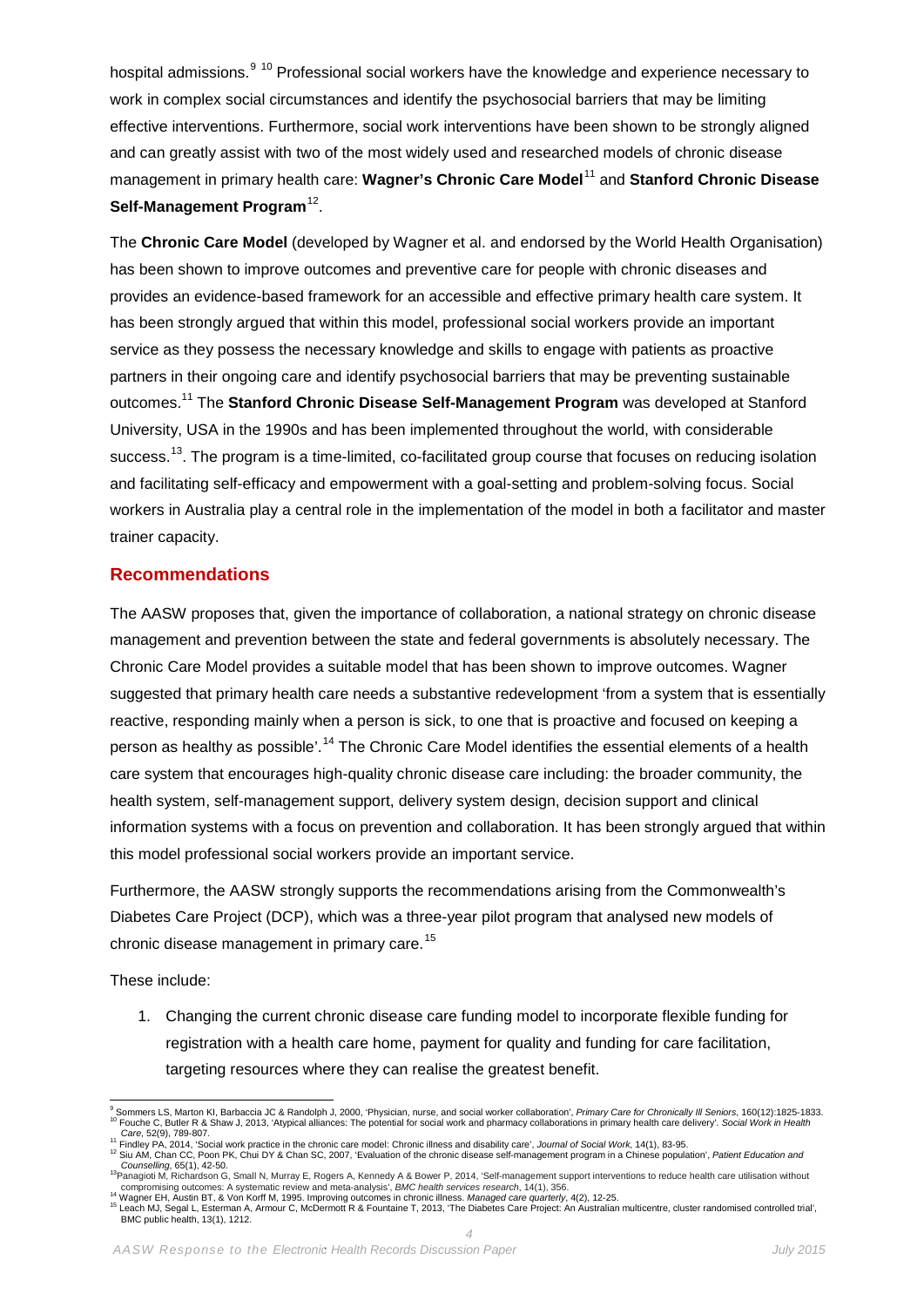- 2. Continuing to develop both eHealth (Personally Controlled Electronic Health Record) and continuous quality improvement processes.
- 3. Working to better integrate primary and secondary care and reduce avoidable hospital costs.

The Primary Health Network (PHN) model may be well suited to develop collaborative and holistic approaches to chronic disease prevention and management. In previous years when the Medicare Local system was in place, there were social workers in several regions already playing a central role in the development and implementation of best practice interventions based on the principles outlined in this submission. However, PHNs may be only one appropriate vehicle for implementing such a system.

The AASW would also like to highlight the significant need for early intervention and education programs for children and young people in order to prevent, identify and better manage chronic conditions.

Ultimately, the research is clear that a collaborative, evidence-based and multidisciplinary model of care is critical in the delivery of primary care for chronic diseases and that within this model social workers play a central role. In order to achieve improved and sustainable outcomes any reform must be reflective of this.

#### **Health inequality in chronic disease**

In Australia chronic diseases are most prevalent in the more disadvantaged sectors of the population; these include people from diverse cultural and Indigenous backgrounds, socioeconomically disadvantaged groups, abuse victims and survivors, rural populations and people with disabilities. It is important to acknowledge the higher prevalence of chronic diseases for Aboriginal and Torres Strait Islander peoples. As many as two thirds of deaths for Aboriginal and Torres Strait Islander peoples are accounted for by diseases of the circulatory system, respiratory system, and endocrine, nutritional and metabolic diseases and self-reported diabetes is almost four times as high as for other Australians. [16](#page-4-0) Furthermore, chronic diseases are major contributors to the mortality and health gap between Indigenous and other Australians. These statistics present an inequality in terms of outcomes that highlights the significance of understanding the socioeconomic and cultural dimensions of chronic diseases. Psychosocial assessments and interventions by social workers are highly attuned to these factors and can assist medical professionals, and other allied health staff, in better understanding these complexities in order to improve health outcomes for services users.

The AASW Code of Ethics highlights the importance of collaborative and culturally appropriate models of care for working with Indigenous Australians. The focus continues to be on the need for health care that is collaborative, culturally sensitive and holistic in the prevention, treatment and management of chronic diseases. Our members have repeatedly emphasised the need for proactive, rather than reactive care and the lack of services targeting early intervention.

In our submission we highlight the significant contribution made by community health organisations and hospitals, mostly in an outpatient capacity, to this field. Organisations such as Inala Indigenous Health Service (The Centre of Excellence) and Mount Isa Hospital, within which social workers provide a key service by focusing on prevention, collaboration and culturally meaningful interventions, with research demonstrating its effectiveness.<sup>[17](#page-4-1)</sup> <sup>[18](#page-4-2)</sup> The AASW recommends that the Committee further examines

<span id="page-4-1"></span><span id="page-4-0"></span><sup>16</sup> Reading J, 2014, The crisis of chronic disease among Aboriginal people, University of Victoria Centre for Aboriginal Health Research.<br><sup>17</sup> Maher CM & Askew DA, 2014, 'Health and well-being of urban Aboriginal and Torr

 $\overline{a}$ 

<span id="page-4-2"></span><sup>&</sup>lt;sup>18</sup> Hayman NE, Askew DA & Spurling GK, 2014, 'From vision to reality: A centre of excellence for Aboriginal and Torres Strait Islander primary health care', The Medical *journal of Australia*, 200(11), 623-624. *5*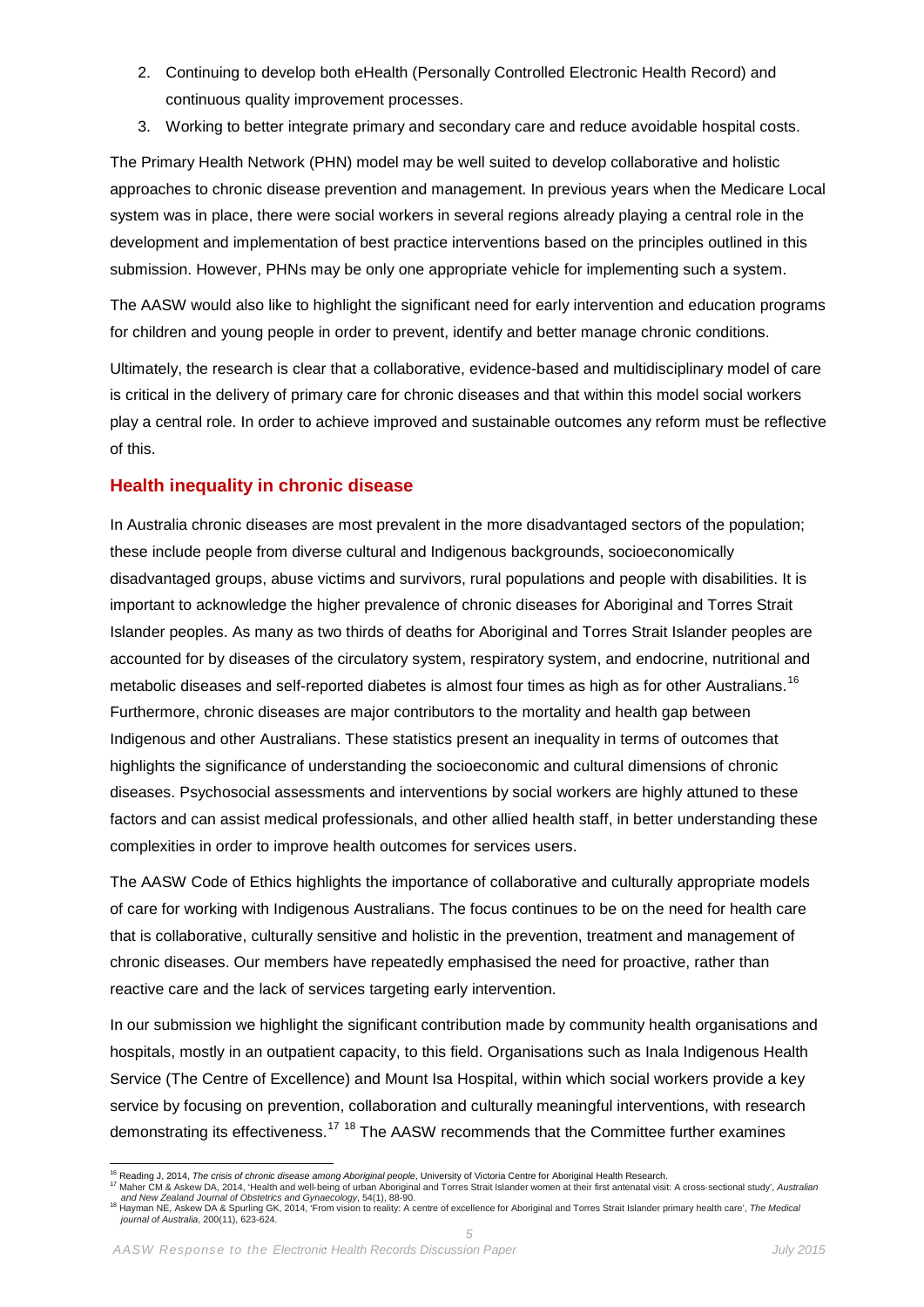these examples as evidence of successful models of chronic disease prevention and management for Indigenous Australians that have been shown to greatly improve health outcomes.

#### **Recommendations**

The AASW supports several of the policy recommendations from the Audit and Best Practice for Chronic Disease Project (ABCD)<sup>[19](#page-5-0)</sup> in their assessment of Indigenous primary health care services.

These include:

- **Strengthen partnerships:** Utilise existing government processes and structures to strengthen partnerships. For example, include chronic disease prevention and control as a specific item in the Indigenous component of the Commonwealth/State Health Agreements.
- **Integration of policies:** Focus whole-of-government strategies on prevention.
- **Workforce:** Develop specific chronic disease prevention and care roles for Aboriginal Health Workers within multidisciplinary primary care teams.
- **Funding:** Further reform Medicare to allow for funding of team-based care and cycles of care. Ensure that financial models and incentives are aligned with best practice care and high prevalence populations identified as being more at risk of chronic disease.
- **Improved information systems:** Implement the national service development reporting framework and monitor evidence–practice gaps in crucial chronic disease process indicators nationally.

These recommendations highlight the significance of collaborative, integrated and culturally appropriate care, within which social workers already play an important role.

# **Conclusion**

Chronic disease prevention and management presents one of the most significant health challenges in Australia. The Australian model of primary health care is characterised by a fragmented service delivery, dominated by medical staff to the exclusion of allied health and against best practice standards and the best interests of the client. The evidence is clear that collaborative and integrated care is fundamental to improving outcomes for Indigenous Australians and the broader population. Professional social workers, with their knowledge and skills in addressing the psychosocial aspects of health, play a central role in the delivery of coordinated services and whose assessments and interventions contribute greatly to not only the health and wellbeing of service users, but also the decision-making processes of other health professionals. We urge the government to reform the health care system in order to foster collaborative models of care and incentives that are based on the quality of outcomes.

Submitted for and on behalf of the Australian Association of Social Workers Ltd

avickinson

**Glenys Wilkinson** Chief Executive Officer

<span id="page-5-0"></span><sup>19</sup> Schierhout G, Brands J & Bailie R, 2010, *Audit and best practice for Chronic Disease Extension Project, 2005–2009*, The Lowitja Institute, Australia

*6*